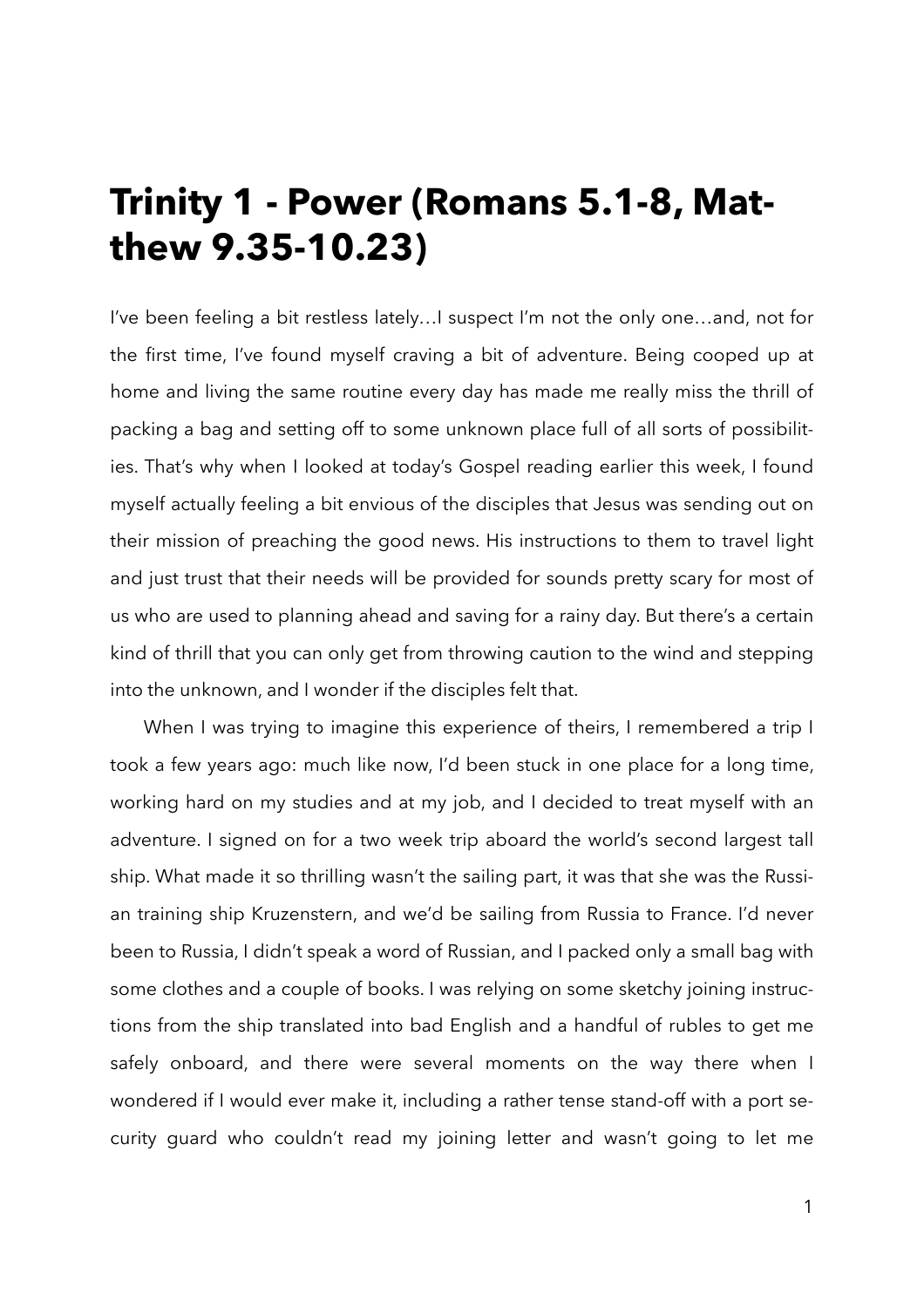through. I have never felt so helpless: unable to speak the language, uncertain what else I could do, wondering if I would be left stranded on the dock with no way home. It's not a great feeling…but sometimes it's how you know you're on a really great adventure.

Part of the thrill in this case was the constant tension between having power and being completely powerless. In some sense I had all the control in determining where and when I was going and deciding my next action, but then suddenly everything spins out of my control when I come across a roadblock. Then, the sense of having power and being in control turns out to be just an illusion, as I realise that I'm at the mercy of someone else's power to help me…at the port I was only saved from camping on the dock by a second more sympathetic guard who took pity on me and let me through to the ship. So, here we have the disciples being sent out on a mission with the same dynamics of power and control: on the one hand, they have been given Jesus' own authority to

## *"Cure the sick, raise the dead, cleanse the lepers, cast out demons."*

But on the other hand, they must rely on strangers to provide for their needs of food and a place to rest. They are at one and the same time given power and asked to give up power, in control and asked to hand over control to others. It can make for a great adventure, but it is a pretty uncomfortable situation when you're in it.

Of course, it can be pretty hard to relate right now to the disciples' experience of traveling far and wide to spread the good news, though I think we do a pretty good job around here of proving that doing the work of the Kingdom doesn't mean you have to travel far at all. But what we can relate to, especially right now, is this dynamic of power and control. Jesus had a lot to say about power, and much of it is hard to hear, because much of it goes against human nature. We hate feeling powerless, we hate feeling out of control…but Jesus says if you want to save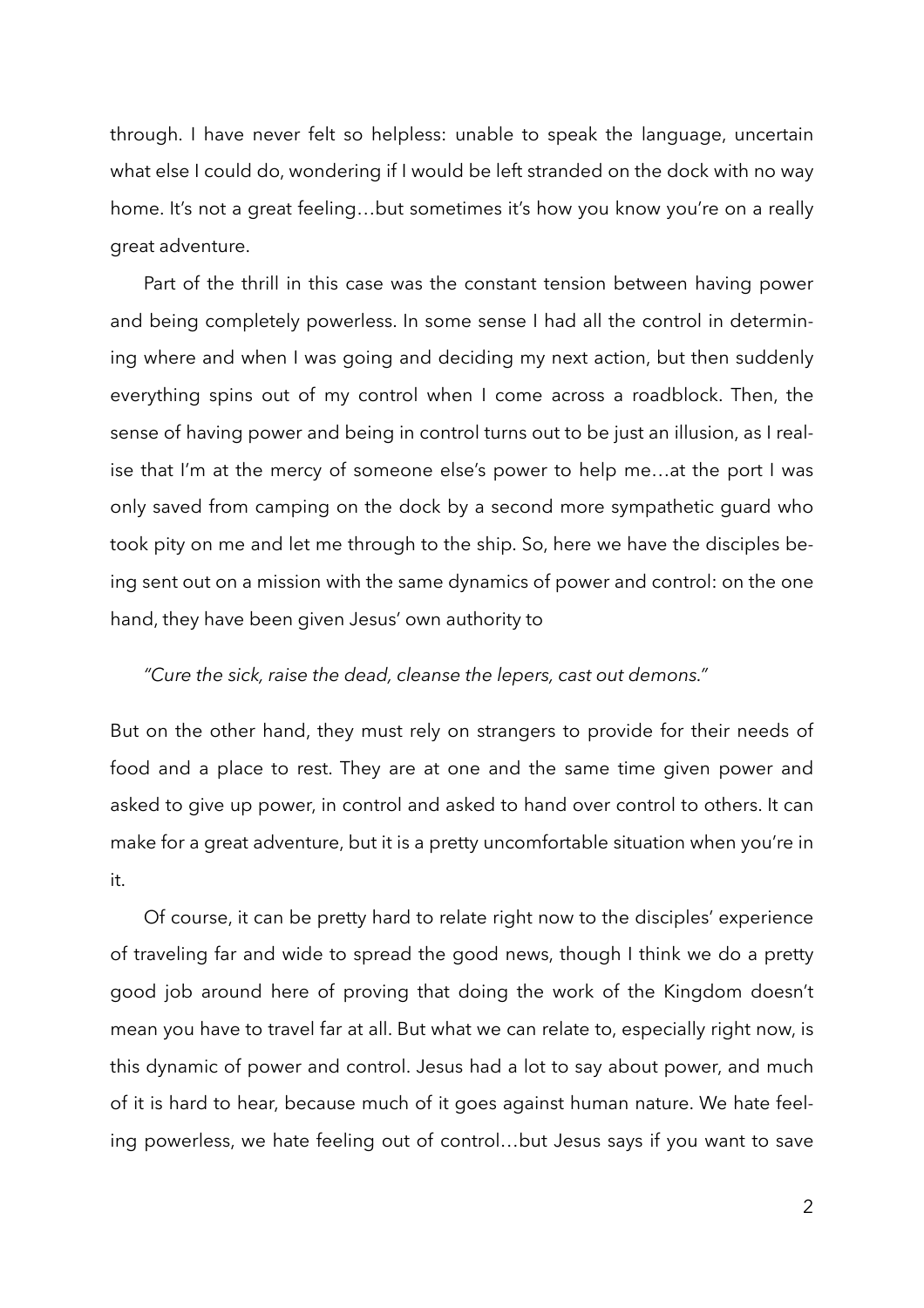your life, you have to lose it for his sake. He says the one who exalts himself will be humbled. These are tough words to hear because we spend our lives being told by the world that we have to take control of our future and find the power within ourselves to better ourselves. It's a constant tension, and, as Christians, we can't be complacent about it, because the temptation to take power and to take control for ourselves is always there.

Now, I want to be careful here that you don't mistake what I mean when I say we should resist the temptation to power and control. I'm not saying, and neither does Scripture, that we should just throw up our hands and let what happens happen…that we should give up control by allowing ourselves to be driven by whatever storms come our way and go wherever we are taken by them. What I am saying is that true humility comes from constantly reminding ourselves and acknowledging that the source of our power is not ourselves, but God's Spirit in us. If we can do that, then we will not make the mistake of tying our sense of worth to how much power we feel we have or don't have. We are not worth something to God because we have achieved anything or taken control of our lives. There's nothing wrong with achievement, there's nothing wrong with feeling proud of ourselves for accomplishing something difficult, but it has nothing to do with what we're worth to God. Achievements come and go, success comes and goes…it doesn't matter whether we are the most powerful leader in the world or the most helpless infant who just came into the world, our value to God never changes because our worth comes simply from being God's unique creation.

And there's a kind of freedom in that. We don't have to keep measuring ourselves against the world's standards of success and value. We don't have to keep playing the game of building ourselves up and making ourselves look good at all costs. We can let others take centre stage and encourage them and build them up, knowing that we ourselves are not diminished by their growth. And those times when we are given power, when we're given the opportunity to make our